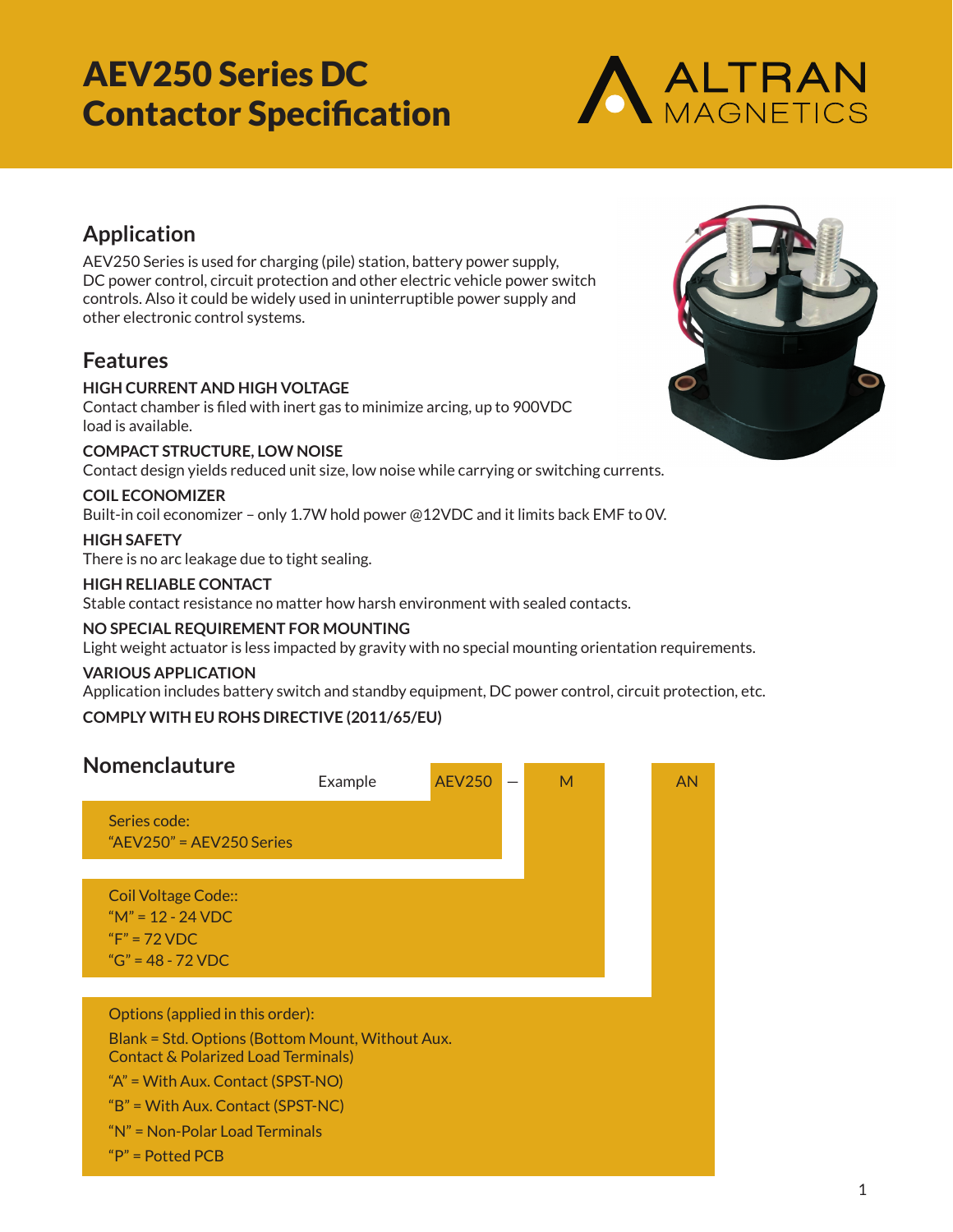## **Performance Data**

| <b>MAIN CONTACT</b>                          | <b>LIFE</b>                                                                                          |                                  |                                      |
|----------------------------------------------|------------------------------------------------------------------------------------------------------|----------------------------------|--------------------------------------|
| Contact arrangement                          | 1 Form X (SPST-NO DM)                                                                                | Resistive load life              | See chart below                      |
| <b>Rated Operating Voltage</b>               | 12-900VDC                                                                                            | Mechanical life                  | 200,000 cycles                       |
| Continuous (Carry) Current                   | 250A (65°C) *2                                                                                       | <b>AUX. CONTACT</b>              |                                      |
| Max short circuit current                    | 2,000A@320VDC, 1 cycle*1                                                                             | Aux. Contact arrangement         | 1 Form A, 1 Form B                   |
| Dielectric<br><b>Withstanding Voltage</b>    | 2200Vrms<br>(leakage < 1mA)                                                                          | Aux. Contact Current Max         | 2A@30VDC/<br>3A@125VAC               |
| <b>Insulation Resistance</b>                 | Terminal to Terminal/<br>Terminal to coil<br>New: Min 100 MΩ@500Vdc<br>End of life: Min 50 MΩ@500Vdc | Aux. Contact Current Min         | 100mA@8V                             |
| Voltage Drop (@250A)                         | ≤50m $V$                                                                                             | Aux. Contact<br>Resistance Max   | 0.417ohms@30VDC/<br>0.150ohms@125VAC |
| <b>ENVIRONMENTAL DATA</b>                    |                                                                                                      | <b>OPERATE / RELEASE TIME</b>    |                                      |
| Shock, 11ms<br>$\frac{1}{2}$ sine, operating | 20G Peak                                                                                             | Close (includes bounce)          | 25ms, Max.                           |
| Vibration, Sine, Peak, 20G                   | 80 to 2,000Hz                                                                                        | Release<br>(@2000A includes arc) | 12ms, Max                            |
| Operating<br><b>Ambient Temperature</b>      | $-40$ to $+85^{\circ}$ C                                                                             |                                  |                                      |
| Altitude                                     | <4000m                                                                                               |                                  |                                      |
| Weight                                       | 0.95 Lb (0.43 kg)                                                                                    |                                  |                                      |
| <b>COIL DATA</b>                             |                                                                                                      |                                  |                                      |
| Coil Voltage                                 | 12 - 24VDC                                                                                           | 72VDC                            | 48 - 72VDC                           |
| Voltage (Max.)                               | 36VDC                                                                                                | 95VDC                            | 95VDC                                |
| Pickup voltage (Max.)                        | 9VDC                                                                                                 | 48VDC                            | 32VDC                                |
| Dropout voltage (Min.)                       | 6VDC                                                                                                 | 27VDC                            | 18VDC                                |
| Inrush Current (Max.)                        | 3.8A                                                                                                 | 0.7A                             | 1.3A                                 |
| Holding Current (Avg.)                       | 0.13A@12VDC/0.07A@24VDC                                                                              | 0.02A@72VDC                      | 0.03A@48VDC                          |

### **Note:**

- \*1: Does not meet dielectric & IR after test.
- \*2: Higher currents are possible but are relevant to cross-sectional area of conductor.

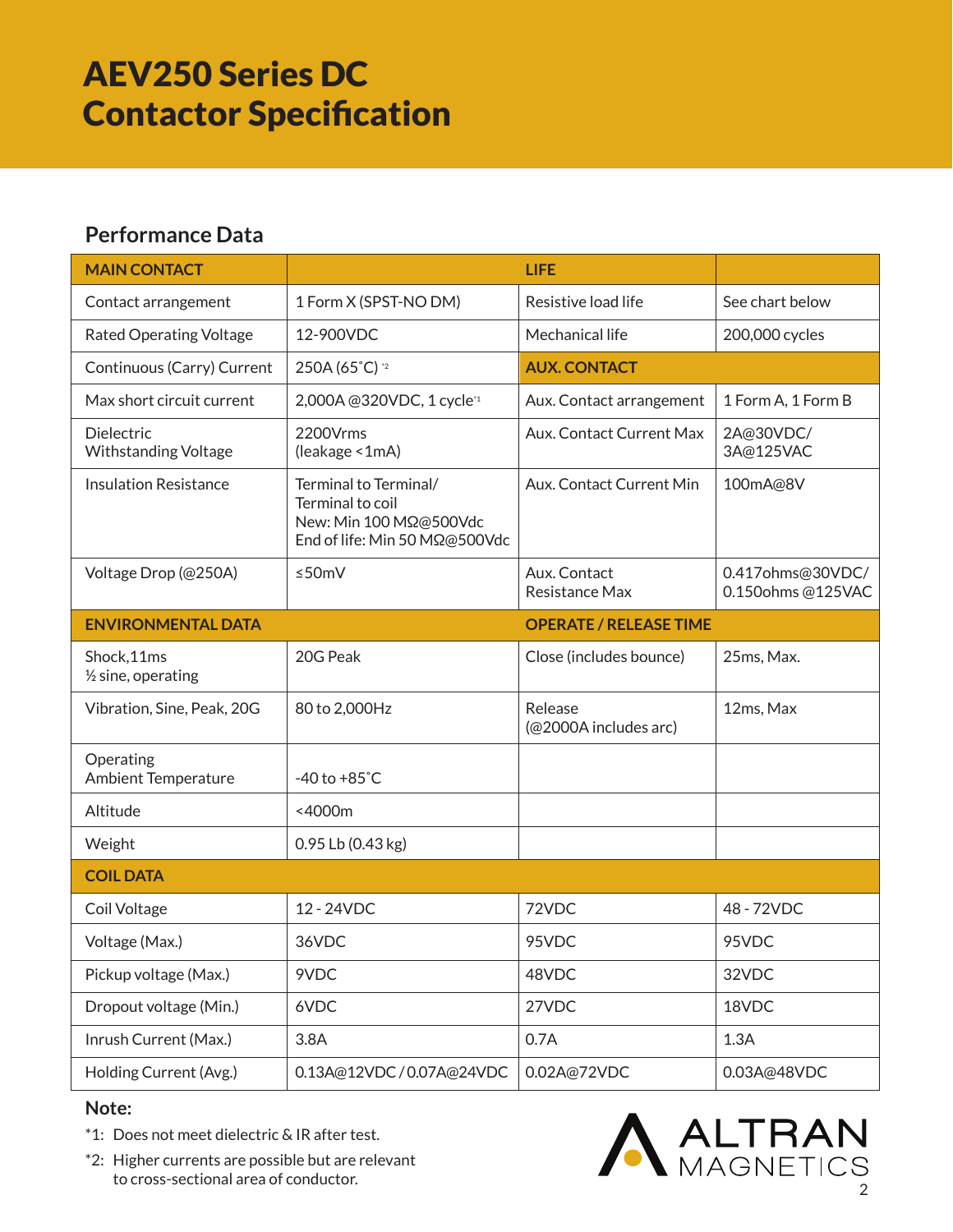# **Electrical life**

# **Estimated Make & Break Resistive Load Ratings for polarized type**



#### **Note:**

Estimates based on extrapolated data. User is encouraged to confirm performance in application.

# **Estimated Electrical Life:**

### **Polarity Sensitive Type**

| Voltage (V)  | 450  | 650 |
|--------------|------|-----|
| Current (A)  | 250  | 250 |
| Life (Cycle) | 5000 | 500 |

### **Estimated Electrical Life: Non-Polarity Sensitive Type**

| Voltage (V)  | 450  | 650 |
|--------------|------|-----|
| Current (A)  | 250  | 250 |
| Life (Cycle) | 2000 | 500 |

# **Polar type electrical Load Life Ratings for Typical EV Applications**

| <b>MAKE/BREAK LIFE CAPACITIVE &amp; RESISTIVE LOADS AT 320VDC*1</b> |               |  |  |  |
|---------------------------------------------------------------------|---------------|--|--|--|
| @90% pre-charge (make only), see chart below                        | 50,000 cycles |  |  |  |
| @Min 80% pre-charge (make only), see chart below                    | 50 cycles     |  |  |  |

### **Note:**

\*1: Resistive load includes L=25uH. Load @2500A, test @200uH

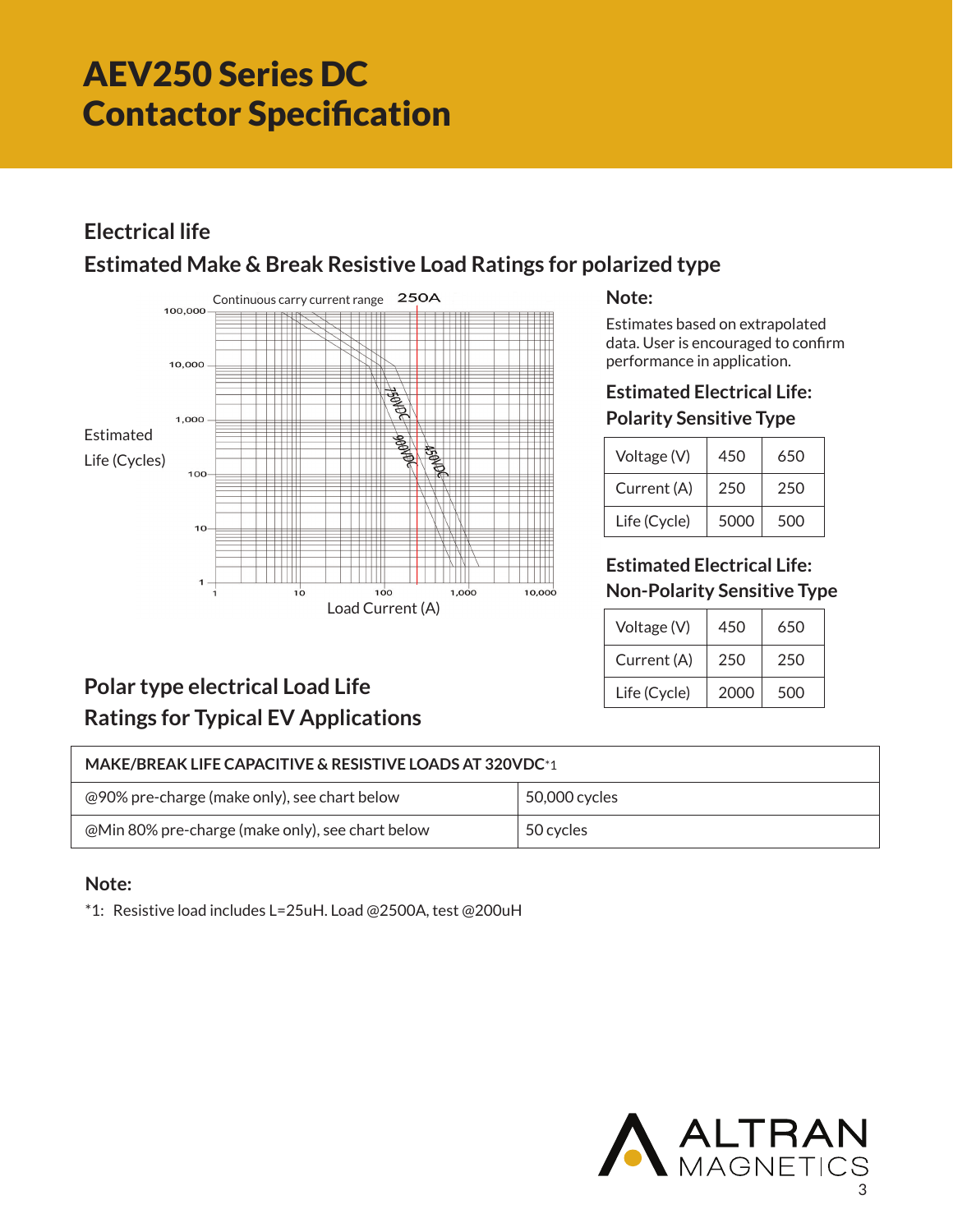

## **AEV250 Capacitive Make Test Curves for Pre-Charged Motor Controller**

## **Outline Dimensions: in. (mm)**



### **Note:**

No Polarity mark on non-polarity "N" type